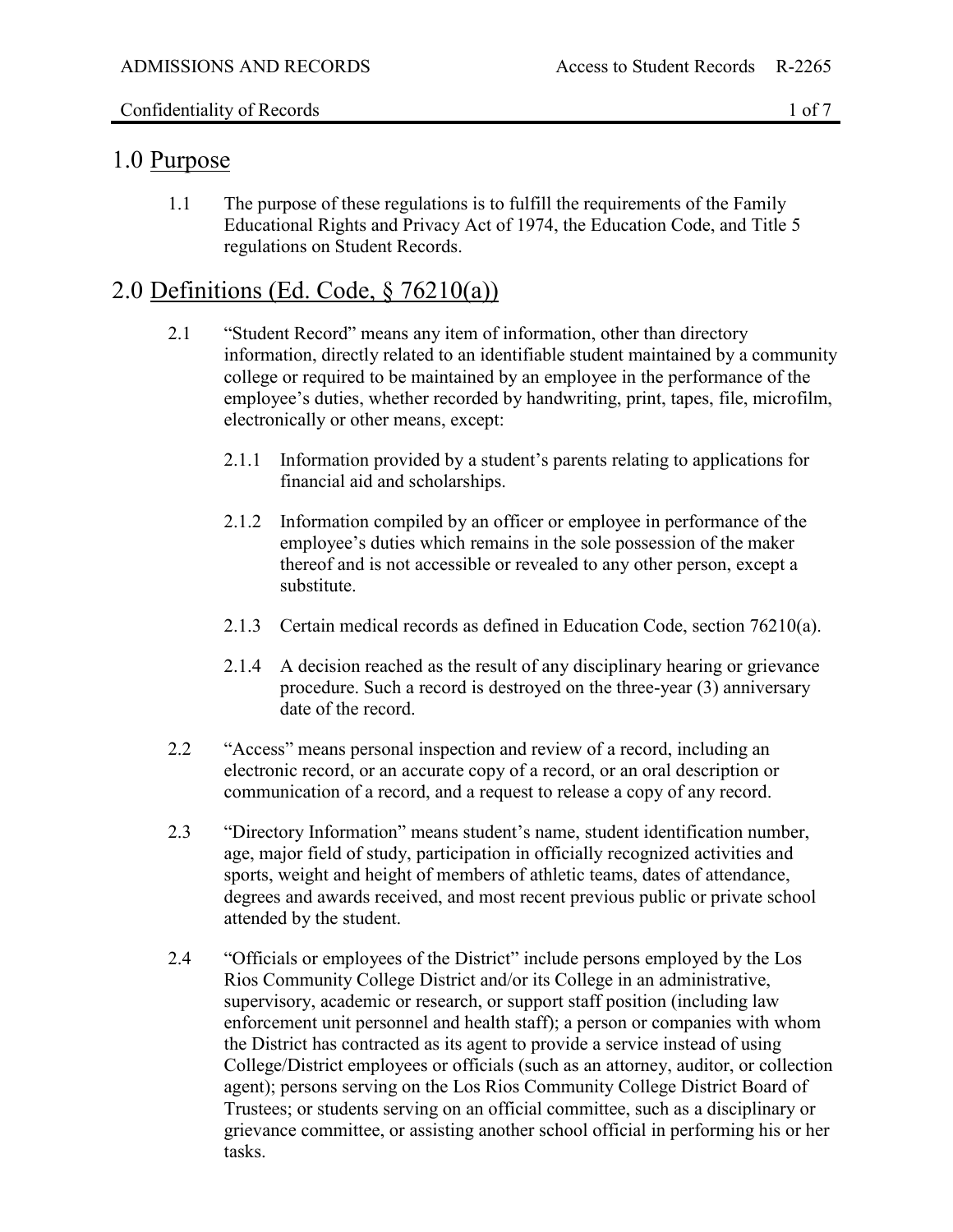#### 3.0 Directory Information

- 3.1 Directory information may be released as to any student or former student at the College, provided that public notice is given at least annually of the categories listed as directory information, and students must be informed that they have the right to refuse the release of one or more such designated categories.
	- 3.1.1 A student who does not want such personally identifying information released must notify the Vice President of Student Services in writing within two (2) weeks after the beginning of a semester or session to ensure compliance.
- 3.2 The District or College may, in its discretion, limit or deny the release of specific categories of directory information to any public or private non-profit organization based upon a determination of the best interests of students.

## 4.0 Access to Student Records

- 4.1 The following may access a student record subject to the method for petition stated in Section 5.0 below:
	- 4.1.1 A student who is currently enrolled, or who has previously been enrolled in the College may access his or her own record;
	- 4.1.2 Any person for whom the student has executed written consent specifying the records to be released, and identifying the party or class of parties to whom the records may be released. (Ed. Code, § 76242)
		- 4.1.2.1 This consent must be signed and dated by the student.
		- 4.1.2.2 The recipient must be notified that the transmission of information to others is prohibited. (Ed. Code, § 76242)
		- 4.1.2.3 The consent notice shall be permanently kept with the record file.
- 4.2 Officials or employees of the District who have a legitimate educational interest may access student records in an electronic or document format. A "legitimate educational interest" exists when the official or employee has a "need to know". The following are examples of a "legitimate educational interest":
	- 4.2.1 When such information, in the opinion of the Vice President of Student Services or Vice President of Instruction, will assist staff in determining or improving the academic competence of students under their jurisdiction;
	- 4.2.2 When such information will assist the counseling staff in achieving the student's personal, academic, or vocational goals or in understanding and following prescribed campus/District regulations;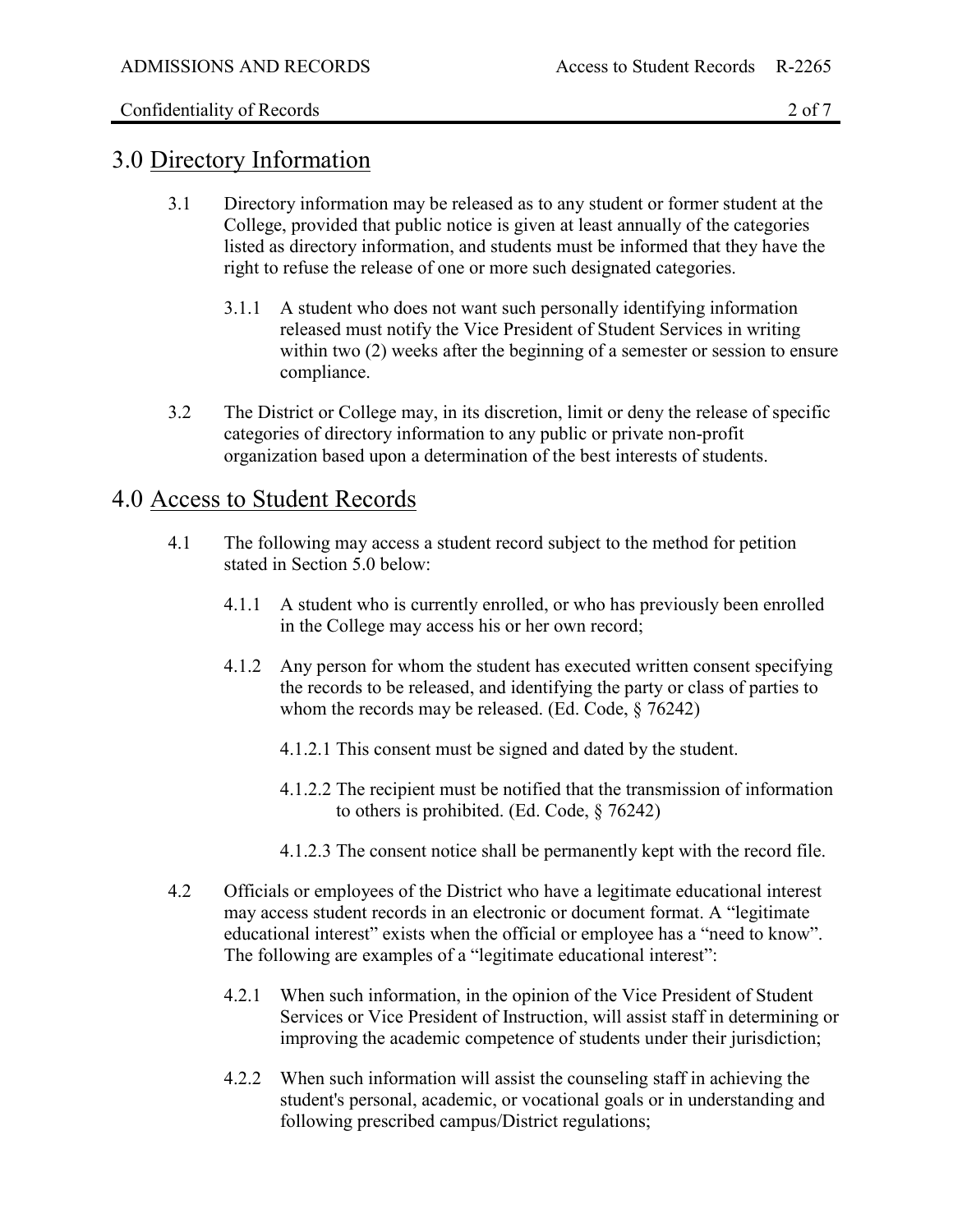Confidentiality of Records 3 of 7

- 4.2.3 When required for the creation, analysis, distribution, correction, compilation or processing of student records;
- 4.2.4 When such information is required for the successful completion of management or supervisory duties;
- 4.2.5 When reviewed by the Board of Trustees in appropriate disciplinary cases.
- 4.3 Access may be granted to appropriate persons in connection with an emergency, if the knowledge of such information is necessary to protect the health or safety of a student or other persons as determined by the Vice President of Student Services.
- 4.4 Other agencies or organizations as listed in Education Code, section 76243 may also access student records for the purposes and only for the purposes enumerated in the code.
- 4.5 A log or record shall be maintained for each student's record which lists all persons, agencies, or organizations requesting or receiving information from the record, and the legitimate interests therefore. Exceptions to this listing may be found in Education Code, section 76222.
	- 4.5.1 The log or record shall be open to inspection only by the student and the College official responsible for the maintenance of student records, and by government officials as enumerated in Education Code, section 76222.
	- 4.5.2 No information pursuant to a student's records shall be released by telephone.

# 5.0 Method of Petitioning Access

- 5.1 All petitions will be in writing to the Vice President of Student Services, on a form supplied by the College.
- 5.2 The form supplied by the College will serve as a validation that the request has been made and has been met.
- 5.3 The form will be placed in the student file as a notation that the material requested was released as specified in Section 4.5 above.
- 5.4 Upon receipt of a written request for records that meets the criteria in Section 4.1.2 above, the College will release the records requested.

#### 6.0 Procedures

6.1 Within five (5) working days of the request, the petitioner will be invited to review the material requested.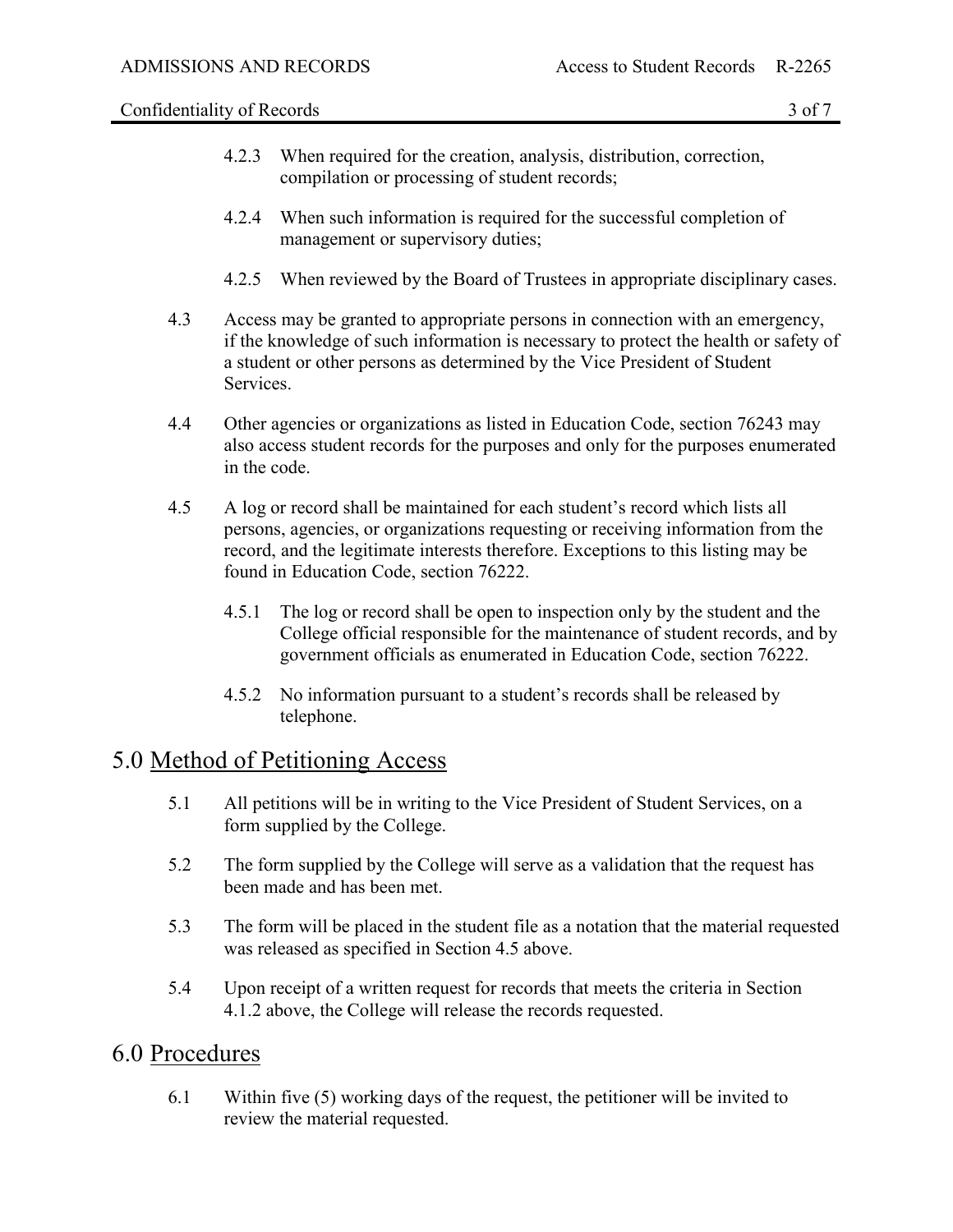Confidentiality of Records 4 of 7

- 6.2 Such review will be in the presence of the Vice President of Student Services or designee.
- 6.3 No materials may be removed from the file.
- 6.4 A copy will be made of any record so requested.
	- 6.4.1 If a copy is made of a transcript, the transcript fee will be charged, except that the first two (2) transcripts of student's records shall be free. (Ed. Code, § 76223)
	- 6.4.2 If a copy is made of a single item which is not a transcript, the actual cost of reproduction may be charged.
- 6.5 If a record is provided electronically, appropriate measures will be taken to ensure confidentiality.

## 7.0 Lawfully Issued Subpoena or Court Order

- 7.1 Upon receipt at a College, a copy of a lawfully issued civil subpoena or court order for student records shall be mailed to the student's last known address.
	- 7.1.1 Subpoenas or court orders shall not be mailed to students if the education records are requested by an Assistant Attorney General and may be relevant to a terrorism investigation.
- 7.2 If the student objects to a subpoena or court order, the General Counsel shall be notified.
- 7.3 If there is no objection by the student, the custodian of records may comply by submitting to the court, or other agency or person designated in the subpoena, at the time and place required by the subpoena or court order, a copy of that record, accompanied by an affidavit certifying that the copy is a true copy of the original record on file in the community college or community college office.
- 7.4 If a College is served with a criminal subpoena, contact the Office of the General Counsel.

### 8.0 Disciplinary Action

8.1 Whenever there is included in any student record information concerning any disciplinary action taken by community college personnel in connection with the student, the student shall be allowed to include in such record a written statement or response concerning the disciplinary action. (Ed. Code, § 76233)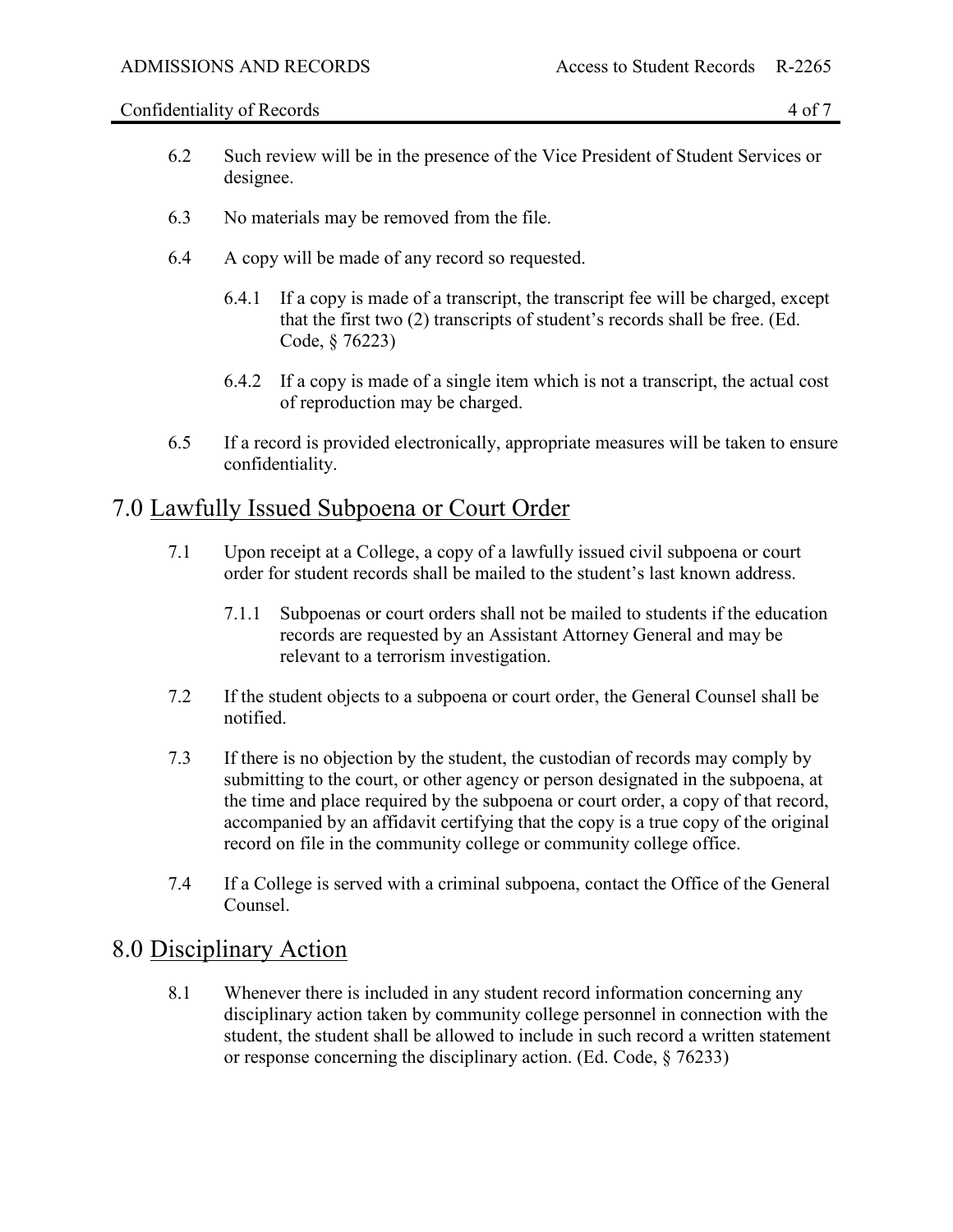#### 9.0 Challenge

9.1 Any student may challenge the content of his/her records pursuant to Education Code, section 76232.

# 10.0 Announcement to Students Concerning Their Rights and Responsibilities

- 10.1 Information governing rights and procedures must be announced to students through a statement in an official college publication.
- 10.2 Information governing rights and procedures will be made a part of the District statement on student rights and responsibilities.
- 10.3 Information governing rights and procedures must include the following:
	- 10.3.1 Information considered to be student records as indicated in Sections 2.1 and 2.2 above.
	- 10.3.2 The categories of information designated as "directory information" as indicated in Section 2.4 above.
	- 10.3.3 The location of the log specified in Section 4.5 above.
	- 10.3.4 The criteria used in defining "officials and employees" and "legitimate educational interest" as indicated in Section 4.2 above.
	- 10.3.5 The right of a student to have access to his/her student record, as indicated in Section 4.1 above.
	- 10.3.6 The procedure of a student for challenging the content of student records and the District Policy for reviewing and expunging those records as indicated in Section 8.0 above.
	- 10.3.7 The right of the student to file a complaint with the U.S. Department of Education in cases where the student feels the College has not complied with the Privacy Act.
	- 10.3.8 The official responsible for the maintenance of student records at each College.
	- 10.3.9 The cost which will be charged for reproducing copies of records, as indicated in Section 6.4 above.
- 10.4 The full Family Educational Rights and Privacy Act of 1974 and a copy of procedures will be available in the Office of the Vice President of Student Services at each College.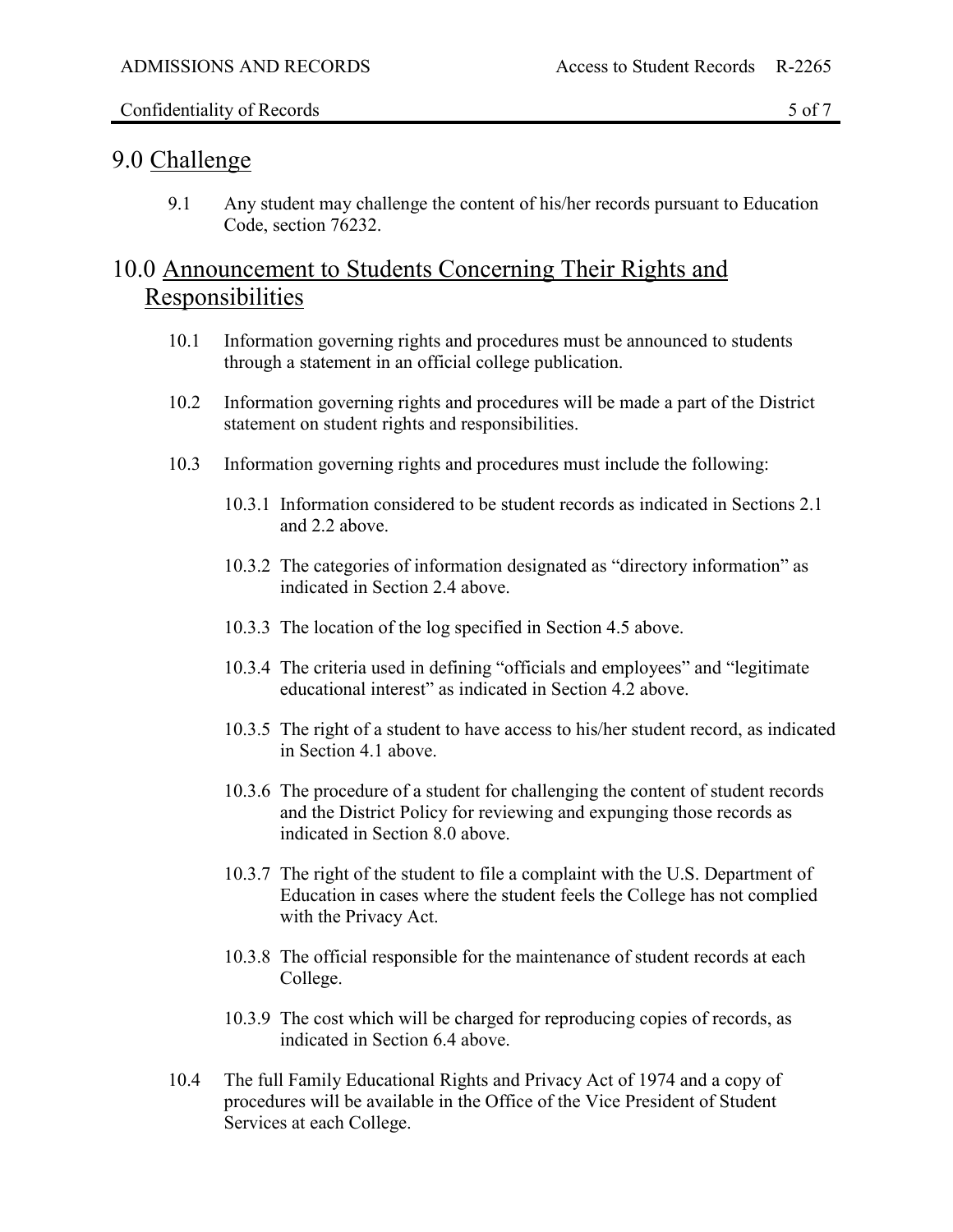## 11.0 Waiver of Rights of Privacy

- 11.1 No student shall be required to sign a blanket waiver to allow the release of information.
- 11.2 Veterans and students in various special programs requiring documentation of progress to assure payment of certain benefits may be required to sign a particular waiver at each period of enrollment.

# 12.0 Placement File – Recommendation

- 12.1 Any recommendations gathered by the College for students seeking placement through college placement offices will be obtained through open tracers bearing the notation, "All materials in a student's placement file are open to the student's review".
- 12.2 A student may be requested to waive his/her right to access to student records devoted solely to confidential recommendations for career placement or postsecondary admission, provided that the student shall be notified, upon request, of the names of all persons making confidential recommendations. Such waivers may not be required as a condition for admission to, receipt of financial aid from, or receipt or any other services or benefits from a community college. (Ed. Code, § 76231)
	- 12.2.1 Waivers shall be in writing and signed by the student.

# 13.0 Use of Student Data for Research and Planning

- 13.1 Names/ID numbers and addresses or telephone numbers will only be used to contact students or former students for satisfaction, climate or other survey research purposes or for recruitment to special education or educational support programs; responses will in no way be associated with names or ID numbers. Data will be used for College and District-related research (e.g., not for personal or consulting purposes). If a College develops a study that compares their data to that of another Los Rios College, a copy of the report/research information will be shared with all College and District researchers.
- 13.2 All data will be reported at the aggregate level, i.e., no individuals (student, faculty, staff, etc.) will be identified. In order to preserve individual anonymity, in a case where there is a small "n" (less than 5 records) which might reveal the identity of individuals, the researcher(s) will not make the data available. Ethics in research will be used, such as those outlined in Sommer and Sommer, 1991, New Directions for Institutional Research, Jossey-Bass, Spring, 1992 or Babbie, The Practice of Social Research, 1995, etc.
- 13.3 Individual faculty and staff members wishing to use data for research must make a formal written request that is approved by the appropriate Division Dean to the individual College/District research office for data to conduct the study. The